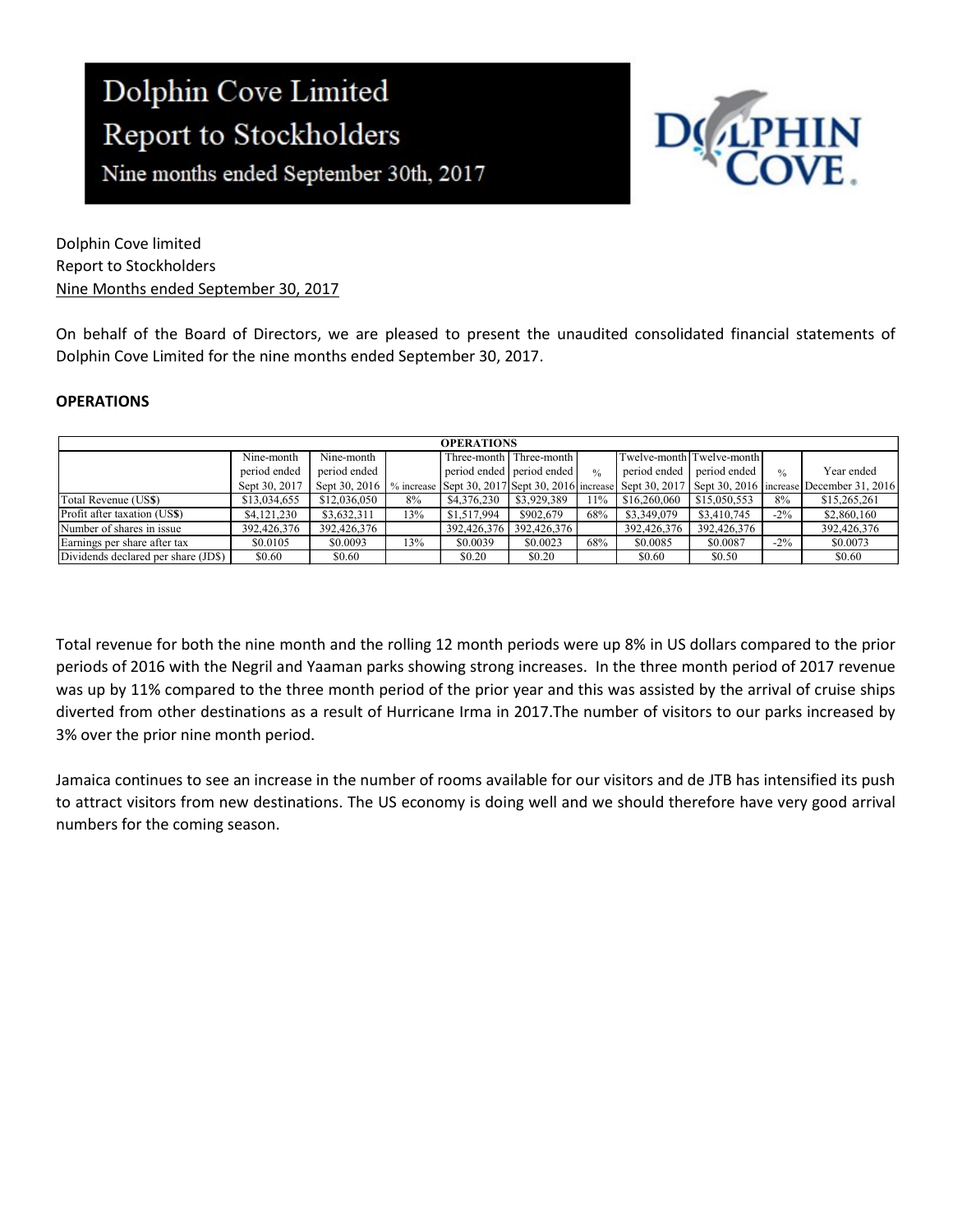Nine months ended September 30th, 2017



#### FINANCIAL POSITION

| <b>FINANCIAL POSITION</b> |               |               |            |              |            |  |  |
|---------------------------|---------------|---------------|------------|--------------|------------|--|--|
|                           |               |               |            | As at        |            |  |  |
|                           | As at         | As at         | Increase/  | December     | Increase/  |  |  |
|                           | Sept 30, 2017 | Sept 30, 2016 | (decrease) | 31, 2016     | (decrease) |  |  |
| Working Capital (US\$)    | \$4,124,621   | \$4,021,977   | 3%         | \$1,377,018  | 200%       |  |  |
| Fixed Assets (US\$)       | \$24,822,126  | \$23,523,485  | 6%         | \$24,158,166 | 3%         |  |  |
| Net Assets (US\$)         | \$27,750,964  | \$26,292,660  | 6%         | \$25,441,329 | 9%         |  |  |
| Debt to Equity ratio      | 0.03:1        | 0.06:1        |            | 0.05:1       |            |  |  |
| Net assets per share      | \$0.07        | \$0.07        | 6%         | \$0.06       | 9%         |  |  |
| Market price (JD\$)       | \$17.49       | \$12.50       | 40%        | \$15.00      | 17%        |  |  |
| Market/Book value         | 2.47          | 1.87          | 33%        | 2.31         | 7%         |  |  |

During this quarter the Group continued with the improvements and renovations of the premises, adding value to them and giving us an opportunity to offer better options for our guests.

A dividend of J\$0.20 (20 Jamaican cents) per share was paid on the 20th of September of 2017 to shareholders of record on 31 August 2017 with the ex-dividend date being 29 August 2017. This brings the total of dividends declared and paid in 2017 to the date of this report to J\$0.60 (60 Jamaican cents).

A further dividend of J\$0.20 (20 Jamaican cents) was declared on 6 November 2017 to be paid on the 7 December 2017, bringing the total of dividends declared in 2017 to J\$0.80 (80 Jamaican cents) to the date of this report compared to J\$0.60 (60 Jamaican cents) for the whole of 2016.

We have a strong balance sheet with very little debt. Our overseas projects are still in the planning stages and are being refined to optimize the cost and benefits of the investments.

Director

tafford Burrowes, OD Chairman and Chief Executive Officer

**Travis Bucket** Non Executive Director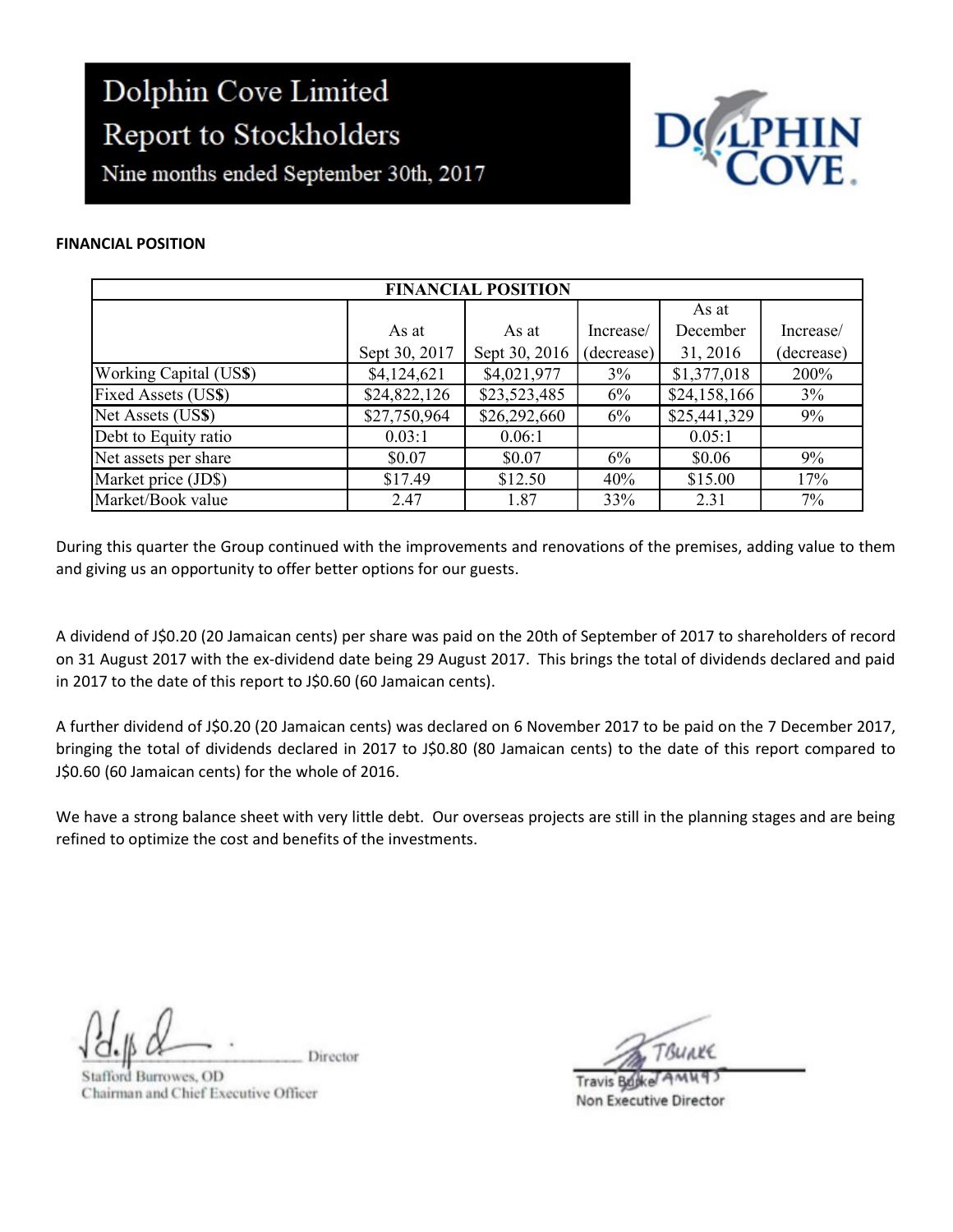Nine months ended September 30th, 2017



#### DOLPHIN COVE LIMITED

#### Group Interim Statement of Financial Position As At September 30, 2017

|                                              |     | As at<br>September 30, 2017<br>US\$<br><b>Unaudited</b> | As at<br>September 30, 2016<br>US\$<br><b>Unaudited</b> | As at<br>December 31, 2016<br>US\$<br><b>Audited</b> |
|----------------------------------------------|-----|---------------------------------------------------------|---------------------------------------------------------|------------------------------------------------------|
| <b>CURRENT ASSETS</b>                        |     |                                                         |                                                         |                                                      |
| Cash and cash equivalents                    |     | 2,473,025                                               | 1,814,153                                               | 1,223,530                                            |
| Securities purchased under resale agreements |     |                                                         | 1,376,203                                               |                                                      |
| Investments                                  |     | 2,249                                                   | 284,736                                                 | 300,037                                              |
| Accounts receivable                          |     | 2,002,071                                               | 1,757,287                                               | 1,699,508                                            |
| Other receivable                             |     | 240,201                                                 |                                                         |                                                      |
| Due from related parties                     | (5) | 578,665                                                 |                                                         |                                                      |
| Taxation recoverable                         |     | 29,682                                                  | 68,953                                                  | 28,268                                               |
| Inventories                                  |     | 780,676                                                 | 478,087                                                 | 343,703                                              |
|                                              |     | 6,106,568                                               | 5,779,419                                               | 3,595,046                                            |
| NON-CURRENT ASSETS<br>Investments            |     |                                                         |                                                         |                                                      |
| Property, plant and equipment                |     | 20,741,651                                              | 19,957,267                                              | 20,292,633                                           |
| Live assets                                  |     | 4,080,356                                               | 3,566,218                                               | 3,865,533                                            |
| Due from related company                     |     | 110,000                                                 |                                                         | 1,450,000                                            |
|                                              |     | 24,932,007                                              | 23,523,485                                              | 25,608,166                                           |
| <b>TOTAL ASSETS</b>                          | \$  | 31,038,576                                              | 29,302,904                                              | 29,203,212                                           |
| <b>CURRENT LIABILITIES</b>                   |     |                                                         |                                                         |                                                      |
| Bank overdrafts                              |     | 73,601                                                  | 104,033                                                 | 113,286                                              |
| Accounts payable                             |     | 1,355,038                                               | 902,929                                                 | 1,340,354                                            |
| Current portion of long term liabilities     |     | 392,160                                                 | 743,967                                                 | 740,635                                              |
| Taxation payable                             |     | 6,628                                                   | 6,513                                                   | 1,641                                                |
| Due to other related companies               | (5) | 154,520                                                 | $\blacksquare$                                          | 22,112                                               |
|                                              |     | 1,981,947                                               | 1,757,442                                               | 2,218,028                                            |
| NON-CURRENT LIABILITY                        |     |                                                         |                                                         |                                                      |
| Deferred tax liability                       |     | 984,848                                                 | 545,374                                                 | 936,916                                              |
| Long-term liabilities                        |     | 320,816                                                 | 707,429                                                 | 606,939                                              |
|                                              |     | 1,305,665                                               | 1,252,803                                               | 1,543,855                                            |
| SHAREHOLDERS' EQUITY                         |     |                                                         |                                                         |                                                      |
| Share capital                                |     | 3,654,390                                               | 3,654,390                                               | 3,654,390                                            |
| <b>Equity Reserves</b>                       |     | 10,664,968                                              | 10,594,299                                              | 10,655,913                                           |
| <b>Retained Earnings</b>                     |     | 13,431,606                                              | 12,043,970                                              | 11,131,026                                           |
|                                              |     | 27,750,964                                              | 26,292,660                                              | 25,441,329                                           |
| TOTAL SHAREHOLDERS'                          |     |                                                         |                                                         |                                                      |
| EQUITY AND LIABILITIES                       | \$  | 31,038,576                                              | 29,302,904                                              | 29,203,212                                           |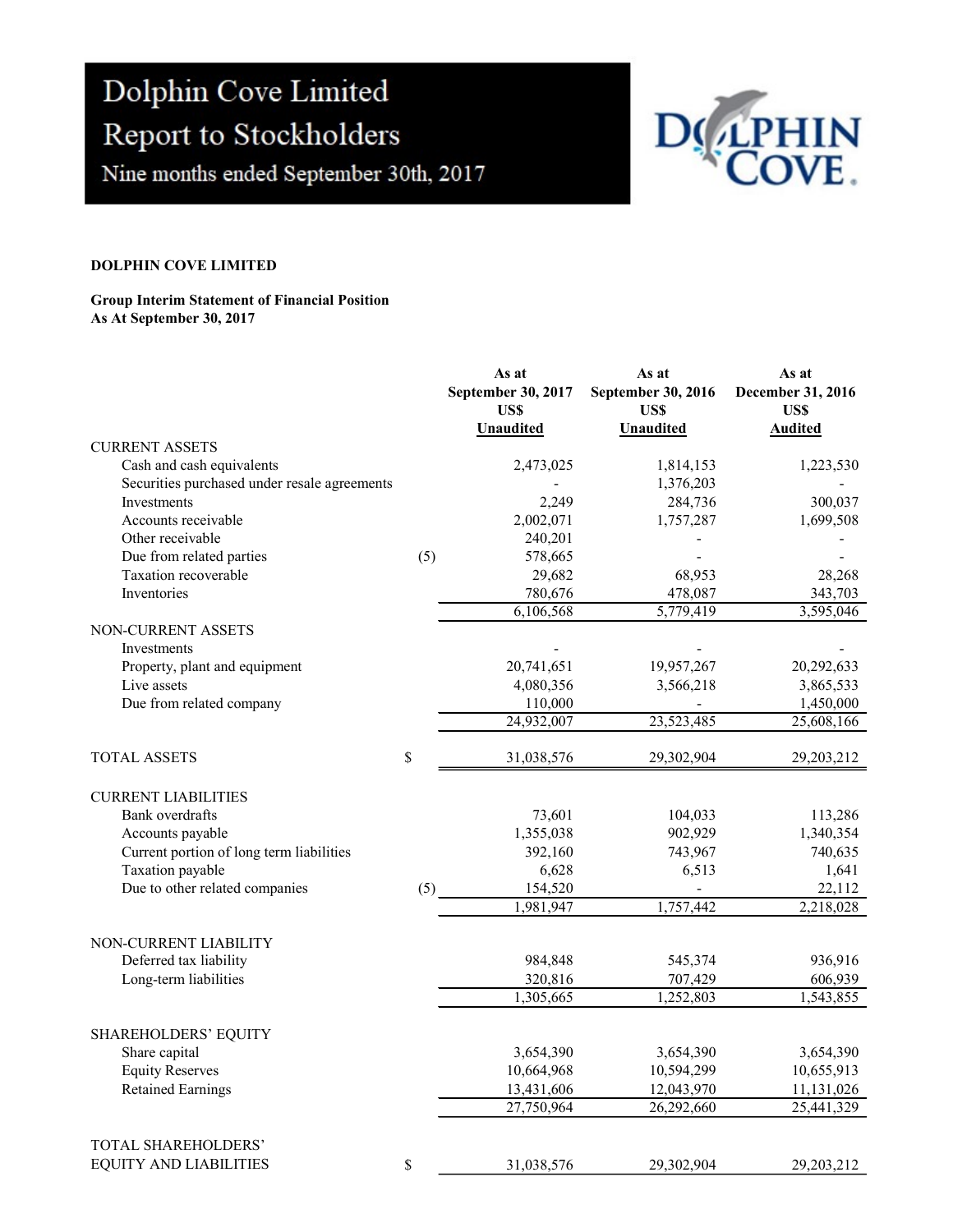Nine months ended September 30th, 2017



#### DOLPHIN COVE LIMITED

#### Group Interim Statement of Profit or Loss and Other Comprehensive Income Nine months ended September 30, 2017

|                                                                 | 9 Months<br><b>Ended</b><br>September 30, 2017<br>Unaudited<br>US\$ | 9 Months<br><b>Ended</b><br>September 30, 2016<br>Unaudited<br><b>USS</b> | 3 Months<br><b>Ended</b><br>September 30, 2017<br>Unaudited<br>US\$ | 3 Months<br><b>Ended</b><br><b>September 30, 2016</b><br>Unaudited<br>US\$ | Year<br><b>Ended</b><br>December 31, 2016<br><b>Audited</b><br>US\$ |
|-----------------------------------------------------------------|---------------------------------------------------------------------|---------------------------------------------------------------------------|---------------------------------------------------------------------|----------------------------------------------------------------------------|---------------------------------------------------------------------|
| <b>OPERATING REVENUE:</b>                                       |                                                                     |                                                                           |                                                                     |                                                                            |                                                                     |
| Programmes revenue                                              | 7,352,703                                                           | 6,990,951                                                                 | 2,442,888                                                           | 2,245,009                                                                  | 8,805,221                                                           |
| Ancillary services revenue                                      | 5,678,142                                                           | 5,044,669                                                                 | 1,931,016                                                           | 1,684,380                                                                  | 6,459,613                                                           |
| <b>Overall Revenue</b>                                          | 13,030,845                                                          | 12,035,620                                                                | 4,373,904                                                           | 3,929,389                                                                  | 15,264,834                                                          |
| Less: Direct costs of sales                                     | 736,361                                                             | 707,929                                                                   | 263,961                                                             | 276,286                                                                    | 1,133,669                                                           |
| Net Revenue                                                     | 12,294,484                                                          | 11,327,690                                                                | 4,109,943                                                           | 3,653,103                                                                  | 14, 131, 165                                                        |
| Other income                                                    | 3,810                                                               | 431                                                                       | 2,326                                                               |                                                                            | 427                                                                 |
|                                                                 | 12,298,294                                                          | 11,328,121                                                                | 4,112,269                                                           | 3,653,103                                                                  | 14, 131, 592                                                        |
| <b>OPERATING EXPENSES:</b>                                      |                                                                     |                                                                           |                                                                     |                                                                            |                                                                     |
| Selling                                                         | 3,259,237                                                           | 3,159,236                                                                 | 1,085,942                                                           | 1,153,268                                                                  | 4,410,924                                                           |
| Other operations                                                | 2,628,547                                                           | 2,388,815                                                                 | 782,080                                                             | 788,589                                                                    | 3,767,635                                                           |
| Administrative                                                  | 1,930,330                                                           | 1,876,851                                                                 | 624,600                                                             | 642,672                                                                    | 2,525,587                                                           |
|                                                                 | 7,818,114                                                           | 7,424,902                                                                 | 2,492,621                                                           | 2,584,529                                                                  | 10,704,146                                                          |
| Profit before finance income and costs                          | 4,480,180                                                           | 3,903,219                                                                 | 1,619,648                                                           | 1,068,573                                                                  | 3,427,446                                                           |
| Finance income                                                  | 241,592                                                             | 259,000                                                                   | 89,902                                                              | 11,785                                                                     | 172,394                                                             |
| Finance costs                                                   | (284, 924)                                                          | (253, 529)                                                                | (87, 137)                                                           | (95, 110)                                                                  | (307, 943)                                                          |
| Profit before taxation                                          | 4,436,849                                                           | 3,908,690                                                                 | 1,622,413                                                           | 985,248                                                                    | 3,291,897                                                           |
| Taxation                                                        | (315, 619)                                                          | (276, 380)                                                                | (104, 420)                                                          | (82, 570)                                                                  | (431, 737)                                                          |
| Profit for the period                                           | \$<br>4,121,230                                                     | 3,632,311                                                                 | 1.517.994                                                           | 902.679                                                                    | 2,860,160                                                           |
| Earnings per stock unit                                         | 1.05c                                                               | 0.93c                                                                     | 0.39c                                                               | 0.23c                                                                      | 0.73c                                                               |
| Other comprehensive Income:                                     |                                                                     |                                                                           |                                                                     |                                                                            |                                                                     |
| Items that are or may be reclassified to profit or loss:        |                                                                     |                                                                           |                                                                     |                                                                            |                                                                     |
| Translation adjustment on consolidation of foreign subsidiaries |                                                                     | 76,158                                                                    |                                                                     | 17,073                                                                     |                                                                     |
| Fair value appreciation of available-for-sale investments       |                                                                     | 33,668                                                                    |                                                                     | 14,990                                                                     | 30,646                                                              |
|                                                                 |                                                                     | 109,826                                                                   |                                                                     | 32,063                                                                     | 30.646                                                              |
| Total comprehensive income                                      | \$<br>4,121,230                                                     | 3,742,137                                                                 | 1,517,994                                                           | 934,741                                                                    | 2.890.806                                                           |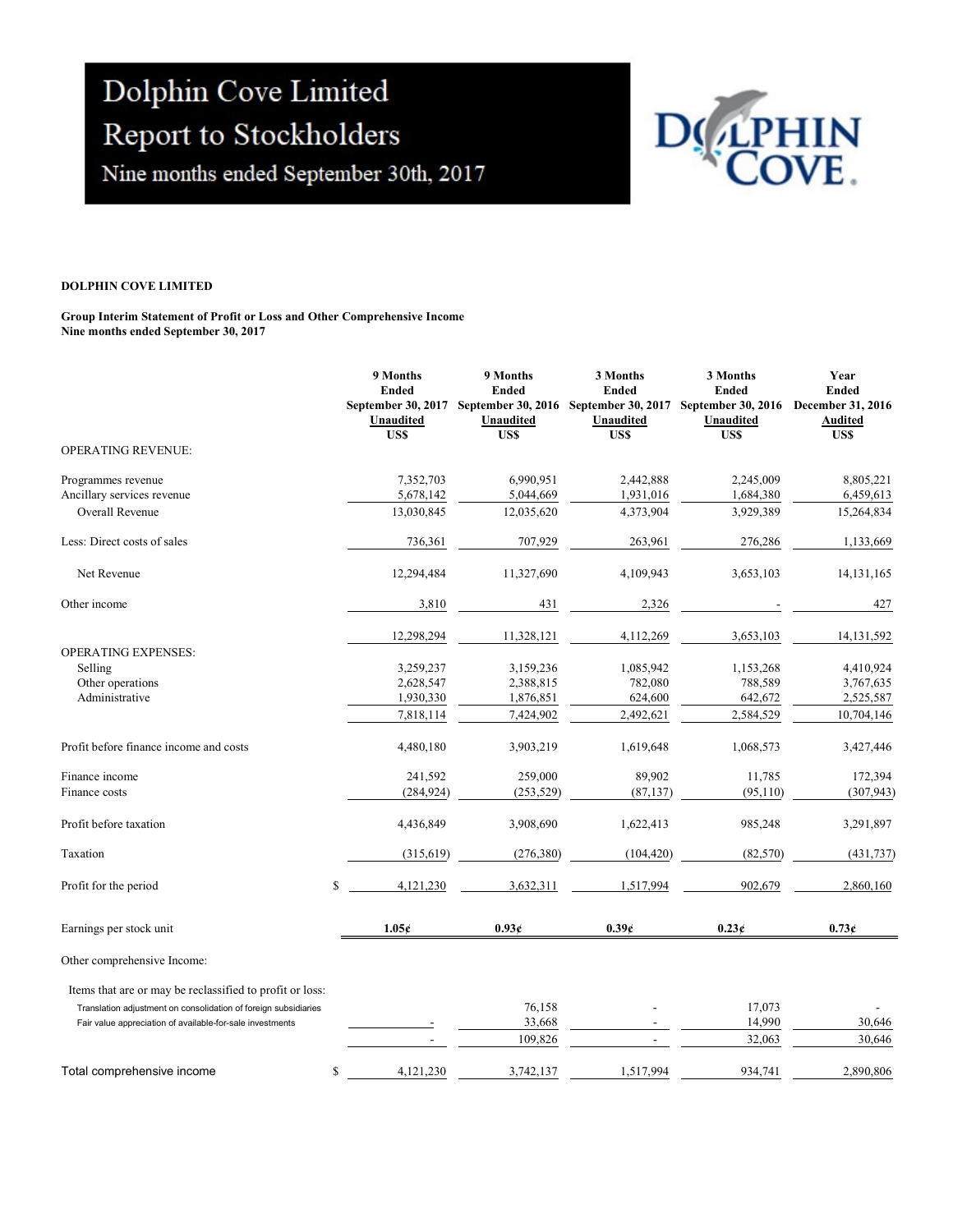Nine months ended September 30th, 2017



#### DOLPHIN COVE LIMITED

# Group Interim Statement of Changes in Stockholders' Equity

Nine months ended September 30, 2017

|                                                                                                                                 | 9 Months<br><b>Ended</b><br>September 30, 2017<br><b>Unaudited</b><br>US\$ | 9 Months<br><b>Ended</b><br><b>September 30, 2016</b><br>Unaudited<br>US\$ | Year<br><b>Ended</b><br><b>December 31, 2016</b><br><b>Audited</b><br>US\$ |
|---------------------------------------------------------------------------------------------------------------------------------|----------------------------------------------------------------------------|----------------------------------------------------------------------------|----------------------------------------------------------------------------|
| Balances at beginning of period                                                                                                 | \$<br>25,441,329                                                           | 24,427,733                                                                 | 24,427,733                                                                 |
| Transactions recorded directly in equity:<br>Dividends                                                                          | (1,811,595)                                                                | (1,877,210)                                                                | (1,877,210)                                                                |
| Total comprehensive income:<br>Profit for the period                                                                            | 4,121,230                                                                  | 3,632,311                                                                  | 2,860,160                                                                  |
| Other comprehensive income:<br>Translation adjustment on consolidation<br>of foreign subsidiaries<br>Fair value appreciation of |                                                                            | 76,158                                                                     |                                                                            |
| available-for-sale investments                                                                                                  | \$                                                                         | 33,668                                                                     | 30,646                                                                     |
| Balance at end of period                                                                                                        | \$<br>27,750,964                                                           | 26,292,660                                                                 | 25,441,329                                                                 |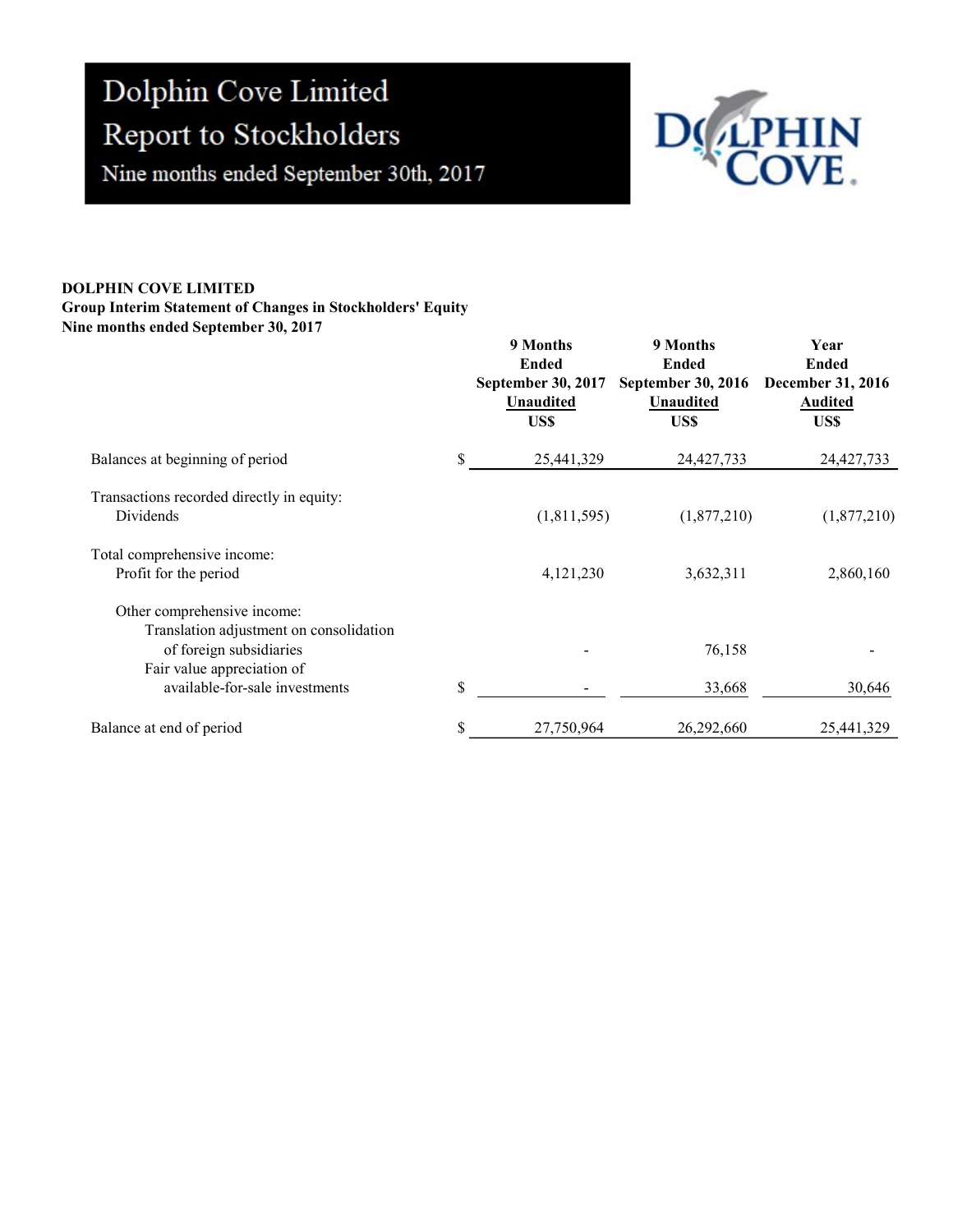Nine months ended September 30th, 2017



#### DOLPHIN COVE LIMITED

#### Group Interim Statement of Cash Flows Six months ended September 30, 2017

|                                                    | 9 Months<br><b>Ended</b><br>September 30, 2017<br><b>Unaudited</b><br>US\$ | 9 Months<br><b>Ended</b><br>September 30, 2016<br><b>Unaudited</b><br>US\$ | Year<br><b>Ended</b><br>December 31, 2016<br><b>Audited</b><br>US\$ |
|----------------------------------------------------|----------------------------------------------------------------------------|----------------------------------------------------------------------------|---------------------------------------------------------------------|
| CASH FLOWS FROM OPERATING ACTIVITIES               |                                                                            |                                                                            |                                                                     |
| Profit for the period                              | 4,121,230                                                                  | 3,632,311                                                                  | 2,860,160                                                           |
| Adjustments for:                                   |                                                                            |                                                                            |                                                                     |
| Depreciation and amortisation                      | 640,856                                                                    | 477,201                                                                    | 1,008,017                                                           |
| Interest income                                    | (241, 592)                                                                 | (259,000)                                                                  | (48, 872)                                                           |
| Interest expense                                   | 284,924                                                                    | 253,529                                                                    | 104,787                                                             |
| Impairment loss on trade receivables               |                                                                            |                                                                            | 163,570                                                             |
| Taxation                                           | 315,619                                                                    | 276,380                                                                    | 431,737                                                             |
| Operating profit before changes in working capital | 5,121,037                                                                  | 4,380,420                                                                  | 4,519,399                                                           |
| Accounts receivable                                | (645, 607)                                                                 | (359, 523)                                                                 | (353,589)                                                           |
| Inventories                                        | (436,973)                                                                  | (180, 200)                                                                 | (14,004)                                                            |
| Accounts payable                                   | 14,684                                                                     | (159, 939)                                                                 | 447,719                                                             |
| Due to related parties                             | 154,520                                                                    |                                                                            | 22,112                                                              |
| Cash generated from operations                     | 4,207,661                                                                  | 3,680,758                                                                  | 4,621,637                                                           |
| Interest paid                                      |                                                                            | (253, 529)                                                                 | (290,695)                                                           |
| Income tax paid                                    |                                                                            | (276, 380)                                                                 | (436, 784)                                                          |
| Net cash provided by operating activities          | 4,207,661                                                                  | 3,150,850                                                                  | 3,894,158                                                           |
| CASH FLOWS FROM INVESTING ACTIVITIES               |                                                                            |                                                                            |                                                                     |
| Interest received                                  |                                                                            | 259,000                                                                    | 51,968                                                              |
| Securities purchased under resale agreements       |                                                                            | (75,215)                                                                   | 1,357,588                                                           |
| Additions to property, plant and equipment         | (449, 018)                                                                 | (574, 125)                                                                 | (1,443,361)                                                         |
| Additions to live assets                           | (214, 823)                                                                 | (567,203)                                                                  | (576, 932)                                                          |
| Due from related company                           | (443, 044)                                                                 |                                                                            | (1,450,000)                                                         |
| Investments acquired                               |                                                                            | 197,741                                                                    | 161,323                                                             |
| Net cash provided/(used) by investing activities   | (1,106,885)                                                                | (759, 802)                                                                 | (1,899,414)                                                         |
| CASH FLOWS FROM FINANCING ACTIVITIES               |                                                                            |                                                                            |                                                                     |
| Dividends paid                                     | (1,811,595)                                                                | (1,877,210)                                                                | (1,877,210)                                                         |
| Long term liabilities, net                         |                                                                            | (301, 471)                                                                 | (505, 044)                                                          |
| Net cash (used)/provided by financing activities   | (1,811,595)                                                                | (2,178,681)                                                                | (2,382,254)                                                         |
| Net increase in cash resources                     | 1,289,181                                                                  | 212,366                                                                    | (387,510)                                                           |
| Cash resources at beginning of the period          | 1,110,244                                                                  | 1,497,754                                                                  | 1,497,754                                                           |
| CASH RESOURCES AT END OF PERIOD<br>\$              | 2,399,425                                                                  | 1,710,120                                                                  | 1,110,244                                                           |
| Comprising:                                        |                                                                            |                                                                            |                                                                     |
| Cash and cash equivalents                          | 2,473,025                                                                  | 1,814,153                                                                  | 1,223,530                                                           |
| <b>Bank</b> overdrafts                             | (73,601)                                                                   | (104, 033)                                                                 | (113,286)                                                           |
| \$                                                 | 2,399,425                                                                  | 1,710,120                                                                  | 1,110,244                                                           |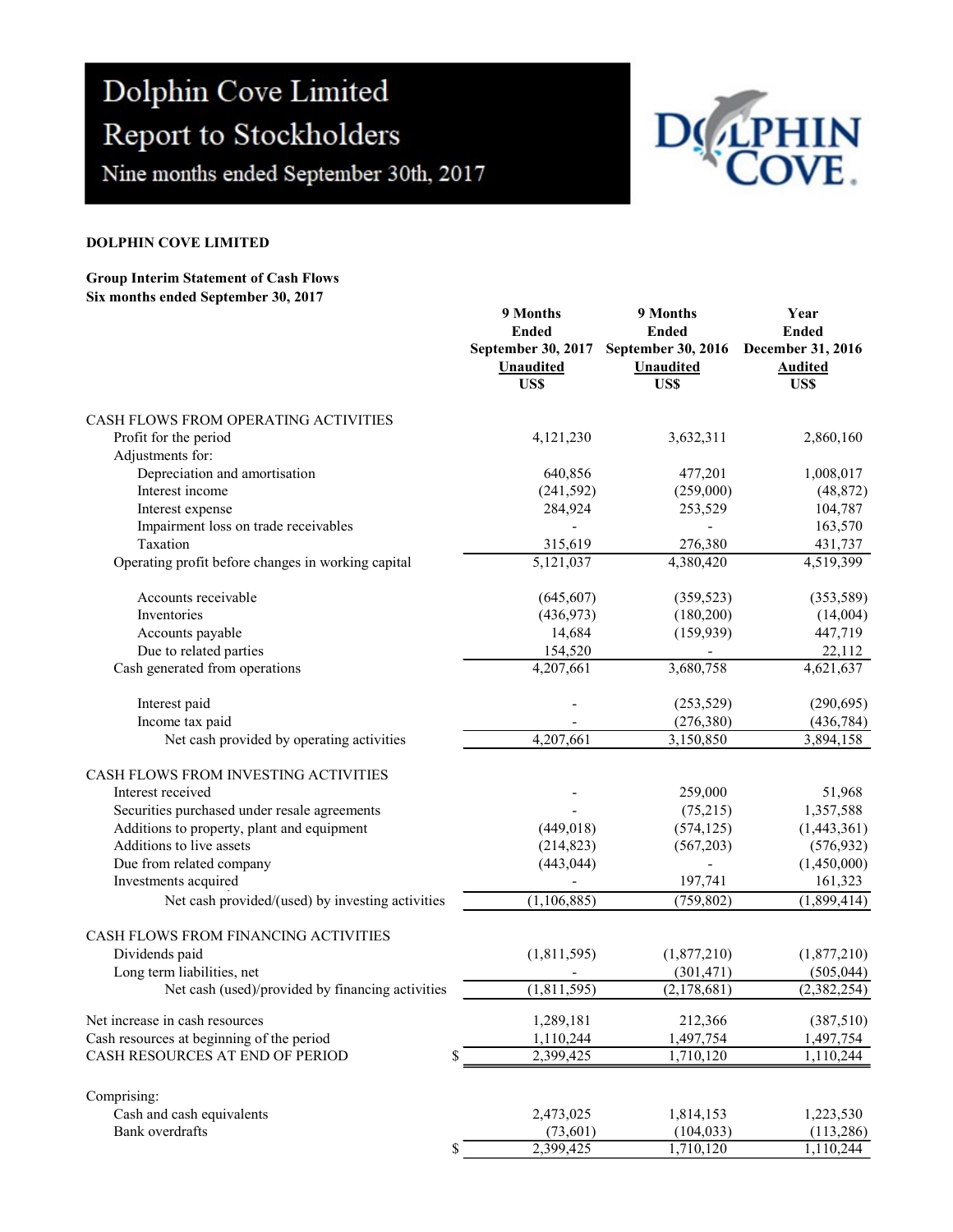Nine months ended September 30th, 2017



## Selected Explanatory Notes Nine months ended September 30, 2017

# 1. Corporate structure and principal activities

(a) Dolphin Cove Limited (the company) is incorporated and domiciled in Jamaica and its registered office and principal place of business is located at Belmont Road, Ocho Rios, St. Ann, Jamaica, W.I.

The principal activities of the company are the operation of marine parks and adventure programmes and ancillary operations such as restaurants, gift shops and photography at several locations in Jamaica.

The company's shares were listed on the Junior Market of the Jamaica Stock Exchange on December 21, 2010.

(b) The company and its wholly-owned subsidiaries, as listed below, are collectively referred to as "the Group".

(i) Dolphin Cove (Negril) Limited was incorporated in Jamaica, on May 11, 2010, and commenced operations in September 2010. Its principal place of business is located at Point, Lucea, Hanover, Jamaica W.I. and it owns the real estate in Hanover which is now leased to the company.

(ii) Too Cool Limited is incorporated in the Cayman Islands and owns land and buildings from which the company operates.

(iii) Cheshire Hall Limited was incorporated on June 22, 2012 as a St. Lucian International Business Company (IBC), controlled by the company through a deed. Its wholly-owned subsidiary, DCTCI Limited was incorporated in the Turks and Caicos Islands and owns land on which the Group intends to develop an attraction.

(iv) Balmoral Dolphins Limited is a St. Lucian IBC, incorporated on April 5, 2012.Its wholly-owned subsidiary, Dolphin Cove TCI Limited, was incorporated in the Turks & Caicos Islands for the intended purpose of operating the attraction to be developed by DCTCI Limited.

(v) SB Holdings Limited was incorporated on November 4, 2013, as a St. Lucian IBC. Its wholly-owned subsidiary, Marine Adventure Park Limited, was also incorporated in St. Lucia and purchased land in St. Lucia on which the Group intends to develop an attraction.

(c) On November 18, 2015 World of Dolphins Inc. ("parent company"), incorporated in Barbados, acquired 229,610,218 shares in the company or 58.51% of its issued share capital, from a majority shareholder.

(d) World of Dolphins, Inc. is a subsidiary of Controladora Dolphin SA de C.V.(intermediate holding company), which is in turn a subsidiary of Dolphin Capital Company, S. de RL de C.V. (ultimate holding company), referred to as the "Dolphin Discovery group" or "the Wider Group". Both companies are incorporated in Mexico.

(e) On December 18, 2015, the parent company made a follow-up offer to purchase all the remaining shares of the company, with the intention of not increasing its shareholdings beyond 79.99%. The offer was accepted by 110 shareholders tendering 48,815,711 ordinary shares or 12.44% of the issued share capital of the company. In addition, one of the lockout shareholders sold a further 35,475,929 shares to the parent company, at the offer price of US\$0.1338 per share.